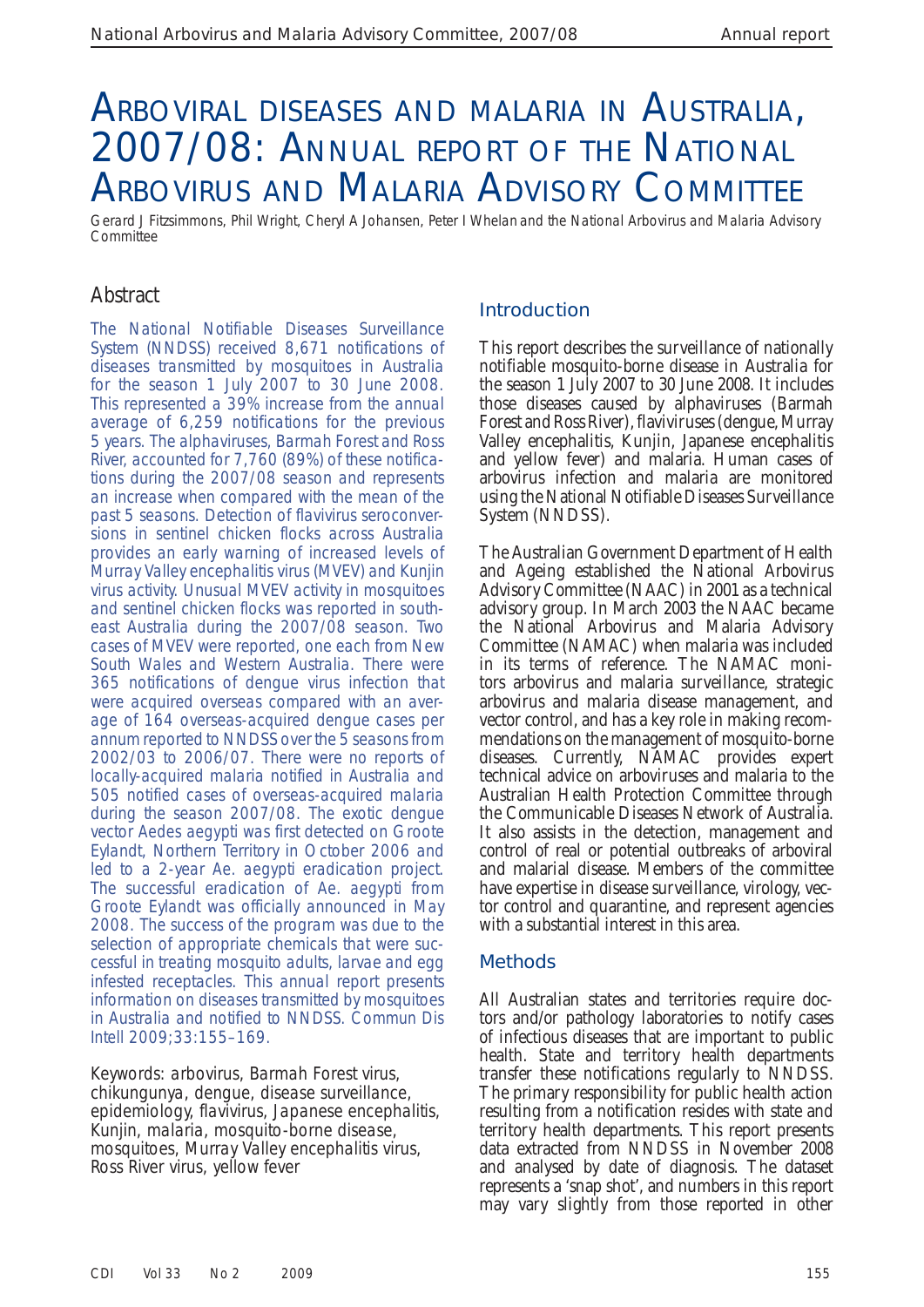NNDSS sources. Detailed notes on the interpretation of NNDSS and case definitions are available in the 2006 NNDSS annual report.<sup>1</sup> Case definitions are also available from http://www.health.gov.au/ casedefinitions. The report includes information on the following diseases transmitted by mosquitoes:

- alphaviruses (Barmah Forest, Ross River, and chikungunya);
- flaviviruses (dengue, Japanese encephalitis, Kunjin, Murray Valley encephalitis, yellow fever and flavivirus not elsewhere classified; and
- malaria.

 To compare notifications in 2007/08 to historical totals, crude numbers and rates of notification were compared either to the mean of the previous 5 years or to data from the previous year. The Australian Bureau of Statistics (ABS) estimated resident populations for Australia and each state or territory at June 2007 was used to calculate rates of notification.

 Additional information was available from a survey conducted with some state and territory public health surveillance managers. The survey sought to determine the place of acquisition for overseasacquired cases of dengue virus infections.

 Maps were produced based on residential postcode and notifications were summed for their respective area (Statistical Division or NT Statistical Sub-Division). Rates were calculated using ABS estimated populations for Australia as at June 2007. Total notified cases per area and ranges for the disease rate are represented on each map. Detailed notes on the production of maps in this report are available from the 2007 NNDSS annual report.

# **Results**

 During the 2007/08 season, there were 8,671 notifications of diseases transmitted by mosquitoes. This represented a 39% increase from the average of 6,259 notifications for the previous 5 years. A summary of the number and rates of these mosquitoborne diseases is shown in Table 1. There were no reported cases of Japanese encephalitis or yellow fever during the season.

# **Alphaviruses**

 Alphaviruses are single-stranded RNA viruses, members of which can cause disease epidemics characterised by fever, rash and polyarthritis. There are a variety of mosquito vectors for Barmah Forest virus (BFV) and Ross River virus (RRV), which breed and transmit viruses in diverse environments (freshwater habitats, coastal regions, salt marshes, floodwaters, established wetlands and urban areas). 2

During the 2007/08 season, there were 7,760 notifications of alphaviruses (BFV and RRV) of which RRV infections accounted for 74% (n=5,747).

## *Barmah Forest virus infections*

 There were 2,013 notifications of BFV infections notified to NNDSS during the 2007/08 season. Fiftyeight per cent of BFV notifications were reported from Queensland  $(n=1,160)$  and 27% from New South Wales (n=550). The annual notification rate for the 2007/08 season (Table 1) was 9.6 cases per 100,000 population, which was a 34% increase over the mean rate for the previous 5 years (7.2 per 100,000 population). The highest age specific rate for males was 21 per 100,000 population; reported in the 55–59 year age group and the highest rate for females was 17 per 100,000 population; reported in the 45–49 year age group. A similar number of males and females with BFV were notified to NNDSS  $(M=1,031;F=981)$ .

 Figure 1 shows that as in previous years, there was a marked seasonal trend with the highest number of notifications being diagnosed in February (292) and March (324). The number of notifications per month exceeded the 5-year rolling mean from July 2007 to March 2008.

 The highest rates of BFV notifications were reported by the Northern Territory (30 cases per 100,000 population), and Queensland (18.8 cases per 100,000 population). Cases were reported in all jurisdictions except for Tasmania. All jurisdictions apart from South Australia and Tasmania reported an increase in notifications when compared with the previous 5-year period. Queensland reported 1,160 notifications compared with a 5-year average of 732 cases. The Australian Capital Territory reported 8 notifications compared with a 5-year average of 3 cases. Notification rates for BFV by geographic location are shown in Map 1. These locations represent the place of residence of a notified case and not necessarily the place of acquisition of infection. The highest regional BFV notification rate was reported in the Central West Statistical division of Queensland (70 cases per 100,000 population). Six of the top 10 rates of BFV notification by region in Australia occurred in Queensland in the 2007/08 season.

#### *Ross River virus infections*

 There were 5,747 cases of RRV infection notified during the season 2007/08 (Table 1). The annual notification rate for the 2007/08 season was 27.3 cases per 100,000 population, which was a 47% increase over the mean rate of the previous 5 years (18.6 per 100,000 population). Fifty-one per cent of RRV notifications were reported from Queensland  $(n=2,906)$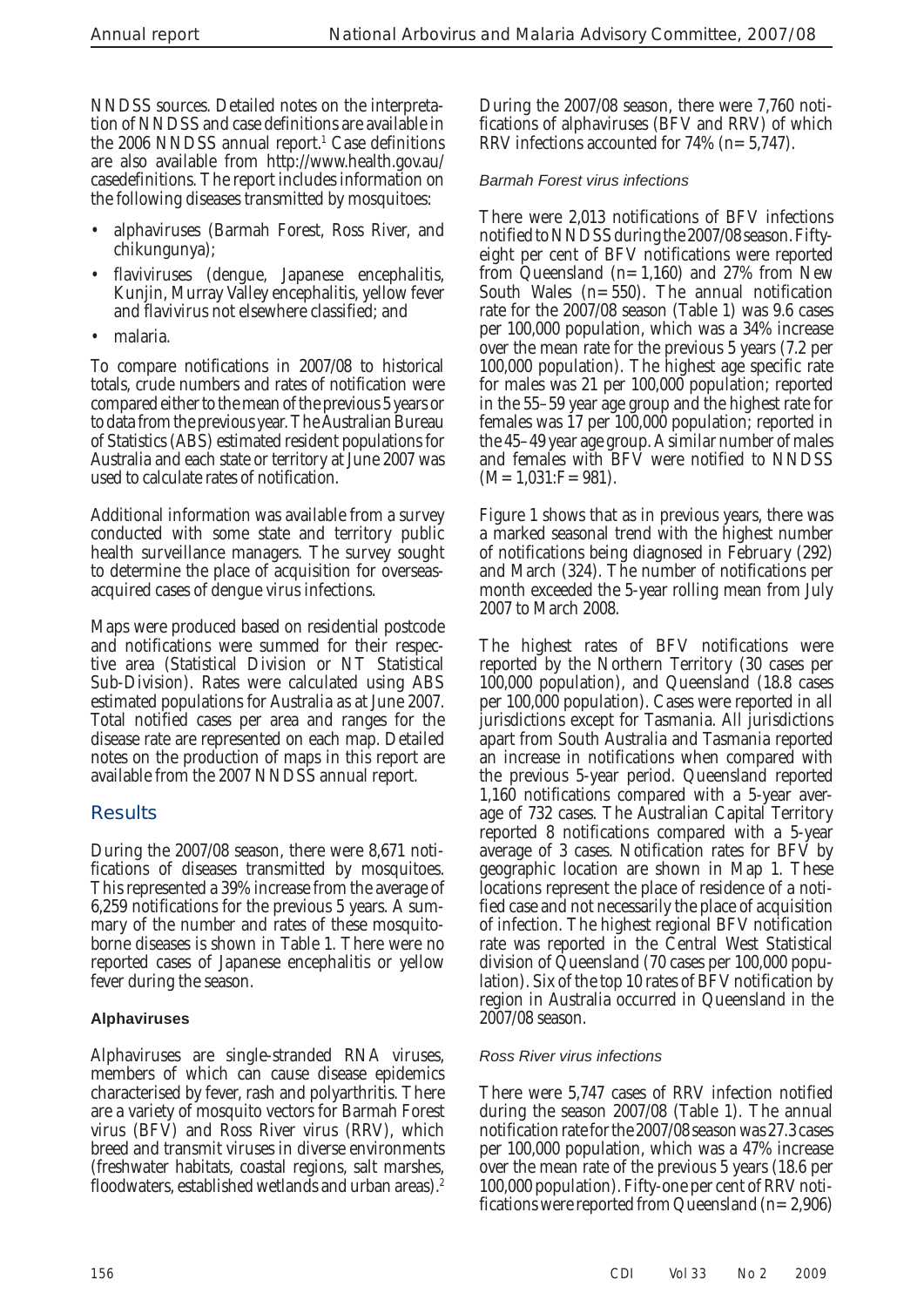## **Figure 1: Number of notified cases of Barmah Forest virus infection, Australia, 1 July 2002 to 30 June 2008, by date of diagnosis and state or territory**



 **Map 1: Number of notified cases and rate of Barmah Forest virus infection, Australia, 1 July 2007 to 30 June 2008, by Statistical Division** 

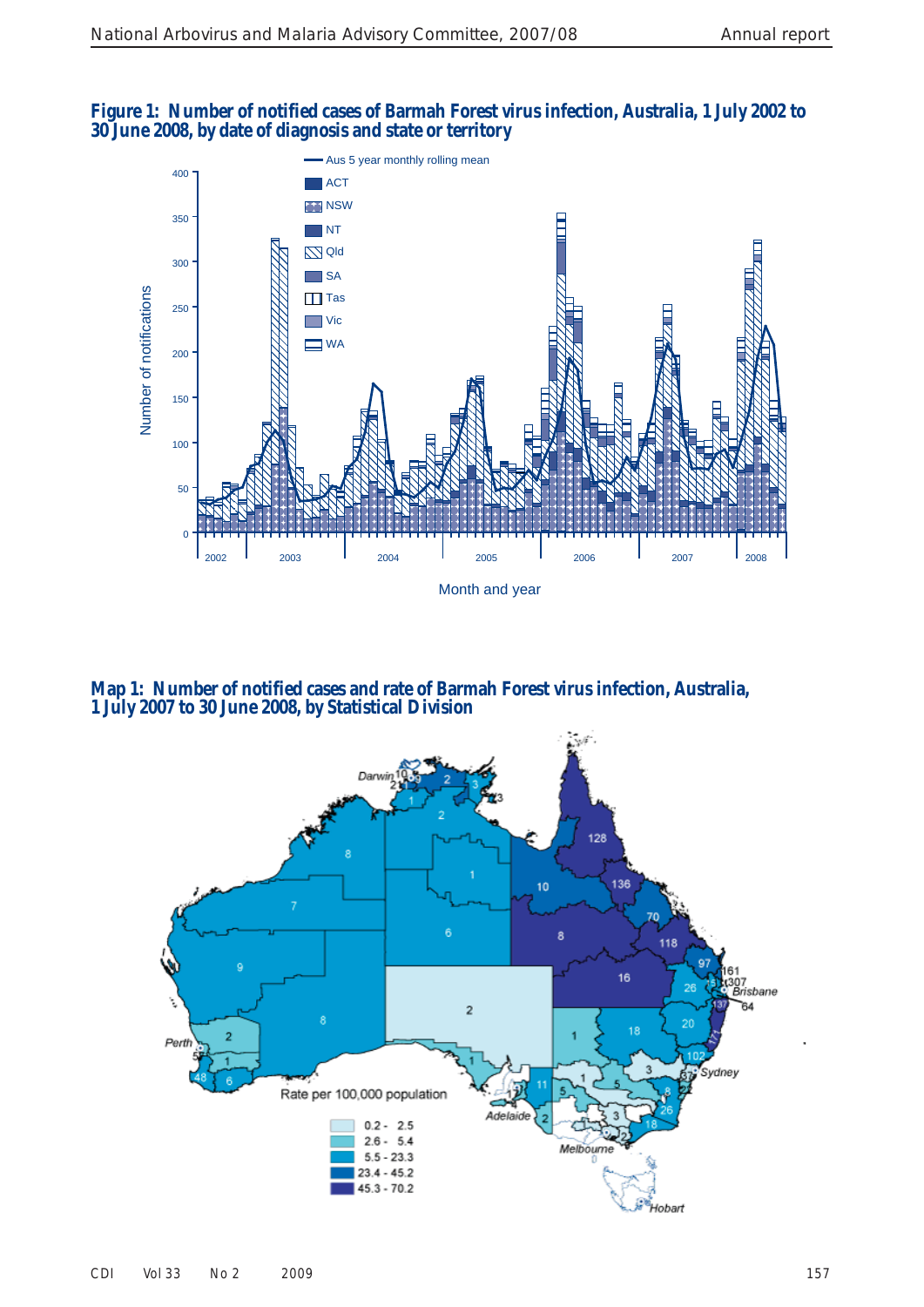#### **Table 1: Number of notified cases, rate and 5-year mean rate per 100,000 population of mosquito-borne diseases, Australia, 2002/03 to 2007/08, by date of diagnosis, disease and state or territory**

| <b>Disease</b>                  |                          | <b>State or territory</b> |              |                |             |             |                |             |                |                |
|---------------------------------|--------------------------|---------------------------|--------------|----------------|-------------|-------------|----------------|-------------|----------------|----------------|
|                                 |                          | <b>ACT</b>                | <b>NSW</b>   | <b>NT</b>      | Qld         | <b>SA</b>   | <b>Tas</b>     | <b>Vic</b>  | <b>WA</b>      | <b>Aust</b>    |
| <b>Alphaviruses</b>             |                          |                           |              |                |             |             |                |             |                |                |
| <b>Barmah Forest</b>            | Notified cases 2007/08   | 8                         | 550          | 65             | 1,160       | 44          | $\mathbf 0$    | 40          | 146            | 2,013          |
| virus infection                 | Rate, 07/08              | 2.4                       | 8.0          | 30.2           | 27.7        | 2.8         | 0.0            | 0.8         | 6.9            | 9.6            |
|                                 | Mean rate, 2002/03-06/07 | 0.9                       | 7.2          | 28.3           | 18.8        | 3.5         | 0.0            | 0.4         | 4.6            | 7.2            |
| Ross River virus                | Notified cases 2007/08   | 20                        | 1,220        | 255            | 2,906       | 196         | 77             | 237         | 836            | 5,747          |
| infection                       | Rate, 07/08              | 5.9                       | 17.7         | 118.6          | 69.5        | 12.4        | 15.6           | 4.6         | 39.7           | 27.3           |
|                                 | Mean rate, 2002/03-06/07 | 1.7                       | 10.4         | 103.3          | 50.0        | 8.7         | 2.0            | 1.9         | 32.8           | 18.6           |
| <b>Flaviviruses</b>             |                          |                           |              |                |             |             |                |             |                |                |
| Arbovirus                       | Notified cases 2007/08   | $\mathbf 0$               | $\mathbf 0$  | $\Omega$       | 13          | 0           | $\overline{0}$ | 3           | $\mathbf 0$    | 16             |
| infection (NEC*)                | Rate, 07/08              | 0.0                       | 0.0          | 0.0            | 0.3         | 0.0         | 0.0            | 0.1         | 0.0            | 0.1            |
|                                 | Mean rate, 2002/03-06/07 | 0.0                       | 0.1          | 0.0            | 0.8         | 0.0         | 0.0            | 0.1         | 0.0            | 0.2            |
| Dengue virus                    | Notified cases 2007/08   | 4                         | 104          | 26             | 105         | 35          | $\overline{4}$ | 14          | 95             | 387            |
| infection                       | Rate, 07/08              | 1.2                       | 1.5          | 12.1           | 2.5         | 2.2         | 0.8            | 0.3         | 4.5            | 1.8            |
|                                 | Mean rate, 2002/03-06/07 | 1.5                       | 0.8          | 8.6            | 6.7         | 0.5         | 0.1            | 0.2         | 0.9            | 1.8            |
| Japanese                        | Notified cases 2007/08   | $\mathbf 0$               | $\mathbf 0$  | $\mathbf 0$    | $\mathbf 0$ | $\mathbf 0$ | $\overline{0}$ | $\mathbf 0$ | $\overline{0}$ | $\mathbf 0$    |
| encephalitis virus<br>infection | Rate, 07/08              | 0.0                       | 0.0          | 0.0            | 0.0         | 0.0         | 0.0            | 0.0         | 0.0            | 0.0            |
|                                 | Mean rate, 2002/03-06/07 | 0.0                       | 0.0          | 0.0            | 0.01        | 0.0         | 0.0            | 0.0         | 0.0            | 0.0            |
| Kunjin virus                    | Notified cases 2007/08   | 0                         | $\mathbf 0$  | $\overline{0}$ | $\mathbf 0$ | $\mathbf 0$ | $\mathbf 0$    | 1           | $\overline{0}$ | 1              |
| infection                       | Rate, 07/08              | 0.0                       | 0.0          | 0.0            | 0.0         | 0.0         | 0.0            | 0.02        | 0.0            | 0.0            |
|                                 | Mean rate, 2002/03-06/07 | 0.0                       | 0.0          | 0.0            | 0.1         | 0.0         | 0.0            | 0.0         | 0.0            | 0.0            |
| Murray Valley                   | Notified cases 2007/08   | $\mathbf 0$               | $\mathbf{1}$ | $\mathbf 0$    | $\mathbf 0$ | $\mathbf 0$ | $\overline{0}$ | $\mathbf 0$ | $\mathbf{1}$   | $\overline{2}$ |
| encephalitis virus<br>infection | Rate, 07/08              | 0.0                       | 0.0          | 0.0            | 0.0         | 0.0         | 0.0            | 0.0         | 0.0            | 0.0            |
|                                 | Mean rate, 2002/03-06/07 | 0.0                       | 0.0          | 0.2            | 0.0         | 0.0         | 0.0            | 0.0         | 0.0            | 0.0            |
| <b>Other</b>                    |                          |                           |              |                |             |             |                |             |                |                |
| Malaria                         | Notified cases 2007/08   | 14                        | 111          | 23             | 165         | 18          | 9              | 88          | 77             | 505            |
|                                 | Rate, 07/08              | 4.1                       | 1.6          | 10.7           | 3.9         | 1.1         | 1.8            | 1.7         | 3.7            | 2.4            |
|                                 | Mean rate, 2002/03-06/07 | 4.3                       | 1.9          | 21.6           | 6.3         | 1.9         | 4.5            | 1.8         | 3.5            | 3.2            |

The Table does not include 2 chikungunya virus infections reported to the National Notifiable Diseases Surveillance System during the 2007/08 season.

Flavivirus (NEC) replaced arbovirus (NEC) from 1 January 2004. arbovirus (NEC) replaced flavivirus (NEC) from 2008. NEC. Not elsewhere classified.

and 21% from New South Wales  $(n=1,220)$ . The highest age and sex specific rate was reported in the  $40-44$  year age group (males: 49 per  $100,000$  population and females:48 per 100,000 population). A similar number of males and females with RRV were notified to NNDSS  $(M=2,733:F=3,014)$ . Figure 2 shows that as in previous years, there was a marked seasonal trend with the highest number of notifications being diagnosed in February  $(n=1,068)$  and March ( $n=1,015$ ). The number of notifications per month exceeded the 5-year rolling mean from July 2007 to March 2008.

 Notification rates ranged from 4.6 per 100,000 population in Victoria to 118 per 100,000 population in the Northern Territory. All jurisdictions reported an increase in notifications when compared with the previous 5-year period. Tasmania reported 77 notifications compared with a 5-year average of 10 cases. The Australian Capital Territory reported 20 notifications compared with a 5-year average of 6 cases.

 Notification rates for RRV by the place of residence of a notified case are shown in Map 2. These locations do not represent the place of acquisition of infection. The highest regional RRV notification rates were reported in the Finniss area of the Northern Territory (271 cases per 100,000 population) and the South West region of Queensland (241 per 100,000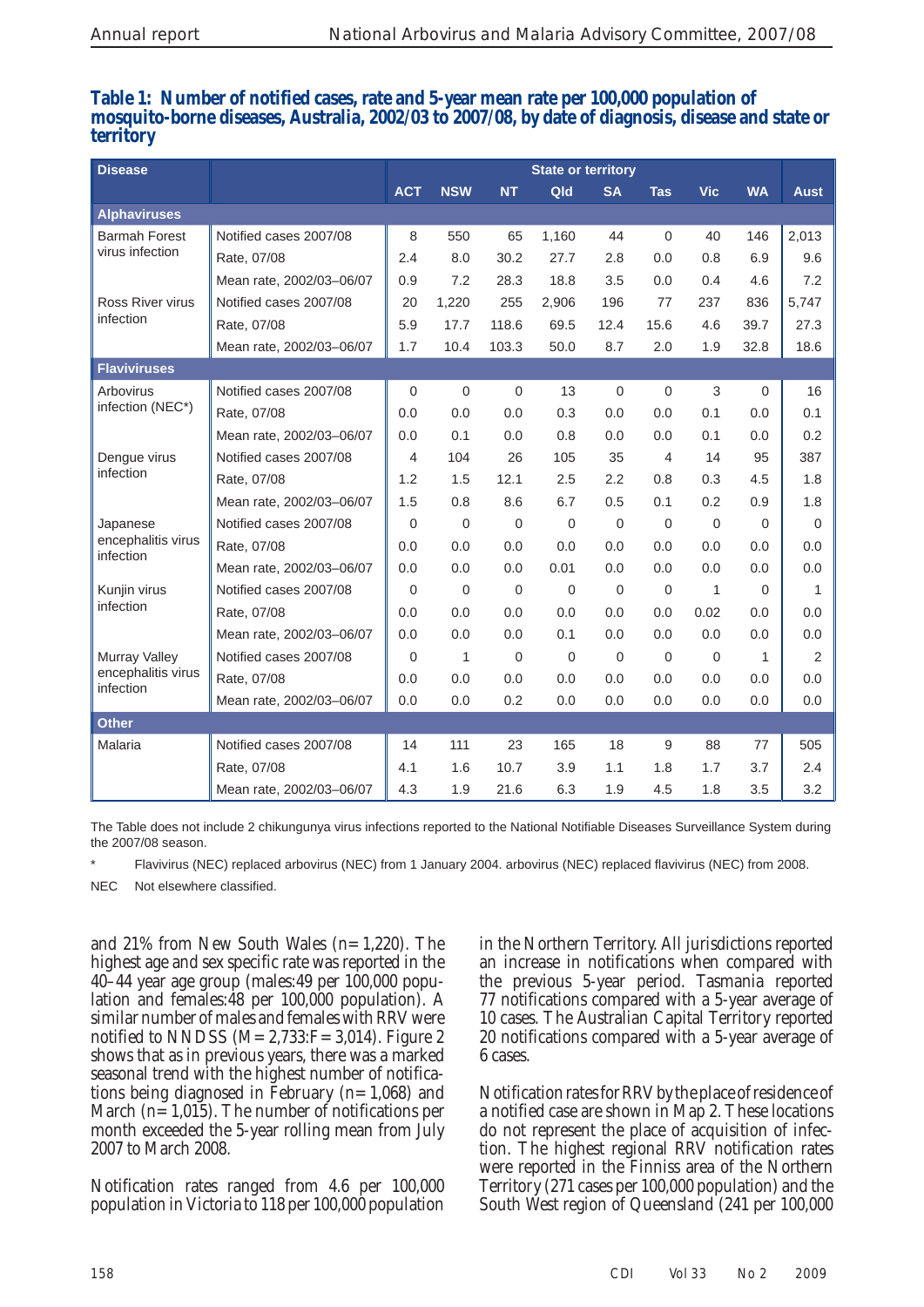



 **Map 2: Number of notified cases and rate of Ross River virus infection, Australia, 1 July 2007 to 30 June 2008, by Statistical Division**

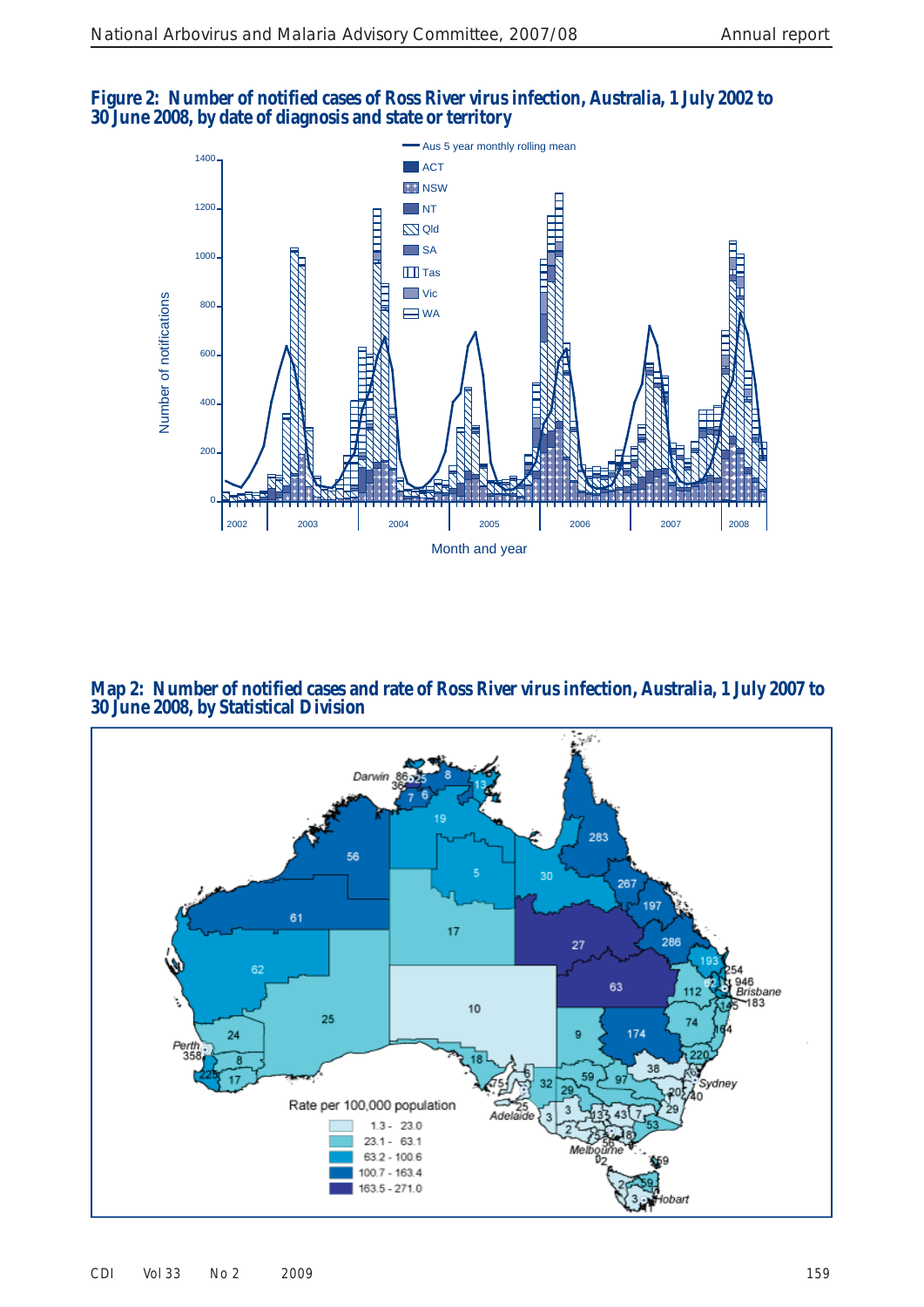population). Four of the top 10 rates of RRV notification by region in Australia occurred in the Northern Territory during the 2007/08 season.

#### *Chikungunya virus infection*

 Chikungunya virus is a member of the alphavirus genus in the family *Togaviridae* . It belongs to the Semliki Forest virus complex. It is found epidemically in many parts of South East Asia and in Africa. Chikungunya causes illness characterised by an abrupt onset of fever, rash and severe joint pain (chikungunya is Bantu of the Makonde people of south-east Tanzania for 'that which bends up', reflecting the bent over appearance of those with severe joint pain). The acute disease lasts one to 10 days, but convalescence may include prolonged joint swelling and pain lasting months. It has clinical similarities to dengue, including occasional cases with haemorrhagic manifestations.<sup>3</sup>

 In Australia, the known competent vectors for chikungunya virus include *Ae. aegypti* , which occurs in northern Queensland, and *Ae. albopictus,* which is found on Cocos, Christmas and the Torres Strait Islands. Other Australian mosquitoes are possible vectors, but there are no data on the competence of these at present.

 There have been confirmed cases of imported chikungunya virus infection into Australia from viraemic travellers during the recent epidemic in the Indian Ocean. Outbreaks in near neighbouring countries such as Indonesia and Papua New Guinea could potentially increase the numbers of viraemic travellers returning to Australia and hence introduce the disease. Northern Australia has a suitable climate and environmental parameters for its introduction. Chikungunya virus infection is a notifiable disease in all jurisdictions other than Queensland and Tasmania. There were 2 cases of overseas-acquired chikungunya infection reported to NNDSS during the 2007/08 season.

#### **Flaviviruses**

 There were 406 notifications of flavivirus infection during 2007/08 of which dengue virus (DENV) infections accounted for  $95\%$  (n=387). Arbovirus infections not elsewhere classified (NEC), accounted for 16 notifications and included 5 cases of Kokobera. The remaining flavivirus notifications included 2 cases of Murray Valley encephalitis (MVEV) and a single case of Kunjin (KUNV) (Table 1).

#### *Sentinel fl avivirus surveillance programs*

 The sentinel chicken program is a program involving Western Australia, New South Wales, Victoria and the Northern Territory that is designed to

detect flavivirus activity including the endemic arboviruses MVEV and KUNV, as well as exotic arboviruses such as Japanese encephalitis. Sentinel chicken flocks provide an early warning of increased flavivirus activity in 4 Australian states.<sup>4</sup> The location of sentinel chicken sites during the season is shown in Map 3.

#### Northern Territory

 The current Northern Territory sentinel chicken program commenced in January 1992 and replaced an earlier program run by the Australian Quarantine and Inspection Service (AQIS). Sentinel chicken flocks in the Northern Territory are maintained, bled and analysed for flavivirus antibodies in a combined program between the Northern Territory Department of Health and Families, the Northern Territory Department of Primary Industry, Fisheries and Mines (DPIFM), and volunteers.

 Sentinel chicken flocks are presently located at Leanyer, Howard Springs, Coastal Plains Research Station, Katherine, Nhulunbuy, Tennant Creek, Jabiru, Alice Springs (2), Nathan River, Robinson River and Alyangula (Map 3). DPIFM officers or volunteers usually bleed flocks once a month and the samples are tested for MVEV and KUNV. When chickens from a flock show new antibodies to MVEV during a prime risk period, a media warning is issued for the general area for the risk period. These warnings advise residents of the need to take added precautions to avoid mosquito bites.

 Chickens are replaced at least annually and more frequently if birds die or a large proportion seroconvert. They are well positioned to detect flavivirus activity near the principal towns of the Northern Territory and hence provide a timely and accurate indication of risk to people in those towns.

 During the 2007/08 season, MVEV activity was detected in the Adelaide River region in February and April, in Katherine in March and April, in Nathan River in February and March and in Robinson River in May (last bleed prior to MVE detection was in December 2007).

 KUNV activity occurred in all regions except in East Arnhem and the Barkly region, with chickens seroconverting to KUNV between August 2007 and May 2008. It is notable that probable KUNV activity recorded in the Alice Springs flocks in February and April 2008 were the first since the last seroconversions in 2000/01. However, the titres for both seroconversions were low and could not be confirmed as KUNV with certainty. The lack of MVEV and the low KUNV activity in Alice Springs is thought to be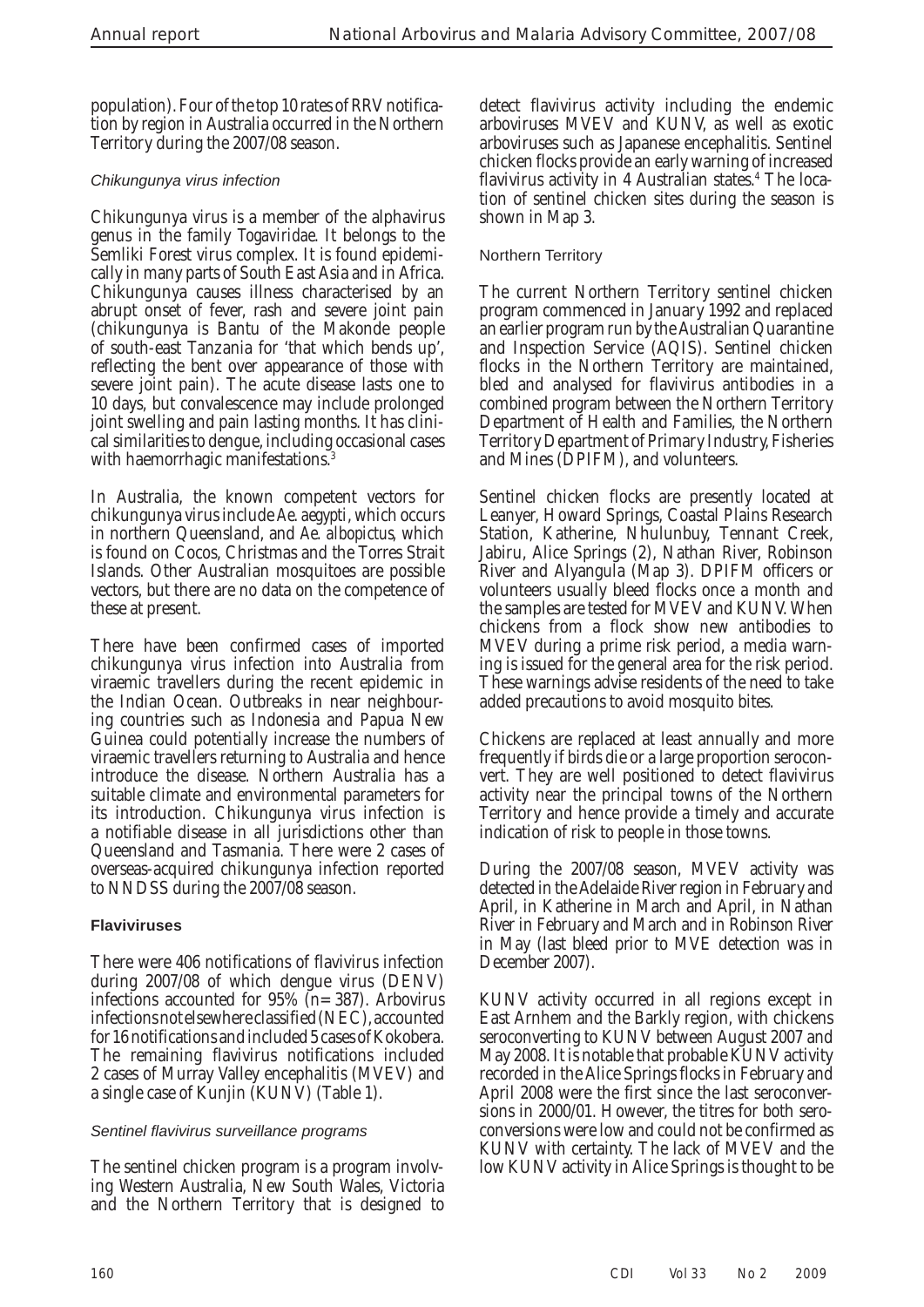associated with the draining of the Ilparpa Swamp, as well as the relatively low summer rainfall in Alice Springs.

 There were no cases of locally-acquired flavivirus infections notified in the Northern Territory during the 2007/08 season despite the activity reported above in sentinel chicken flocks.

#### Western Australia

 The flavivirus sentinel chicken program in Western Australia is undertaken by the Arbovirus Surveillance and Research Laboratory (ASRL) at The University of Western Australia, on behalf of the Western Australia Department of Health. Many state and local government authorities and community volunteers also take part in the program. Twenty-nine sentinel chicken flocks are located at major towns and communities in the Kimberley, Pilbara, Gascoyne, Goldfields, Midwest and Central Coastal regions of Western Australia (Map 3). Blood samples from the chickens are collected by environmental health officers or trained volunteers at fortnightly intervals during the peak MVEV risk season (December to June). At other times of the year monthly blood samples are collected, unless prolonged flavivirus activity warrants continued fortnightly sampling. Samples are transported to the ASRL where they are tested for antibodies to flaviviruses using an epitope blocking ELISA.<sup>5</sup>

 In general, rainfall was average to below average between July and November 2007. Seasonal wet season rainfall and the passage of several tropical cyclones through northern Western Australia resulted in above average to well above average rainfall in the Kimberley, Pilbara and Gascoyne regions between December 2007 and March 2008. The western Pilbara and Gascoyne regions also experienced above average rainfall in April. Elsewhere, generally average to below average rainfall was recorded between April and June 2008.

 A total of 3,499 serum samples from the 29 Western Australia sentinel chicken flocks were tested for antibodies to flaviviruses during 2007/08.<sup>6</sup> Seroconversions were detected in 48 (1.4%) of the samples. Twenty-three seroconversions detected between July and September 2007 were associated with prolonged flavivirus activity from the previous (2006/07) wet season. KUNV and MVEV were responsible for seven and eight of the seroconversions, respectively. MVEV was more active in the Kimberley region, whereas KUNV was more prevalent in the Pilbara region.



# **Map 3: Sentinel chicken testing sites, Australia, 2007/08**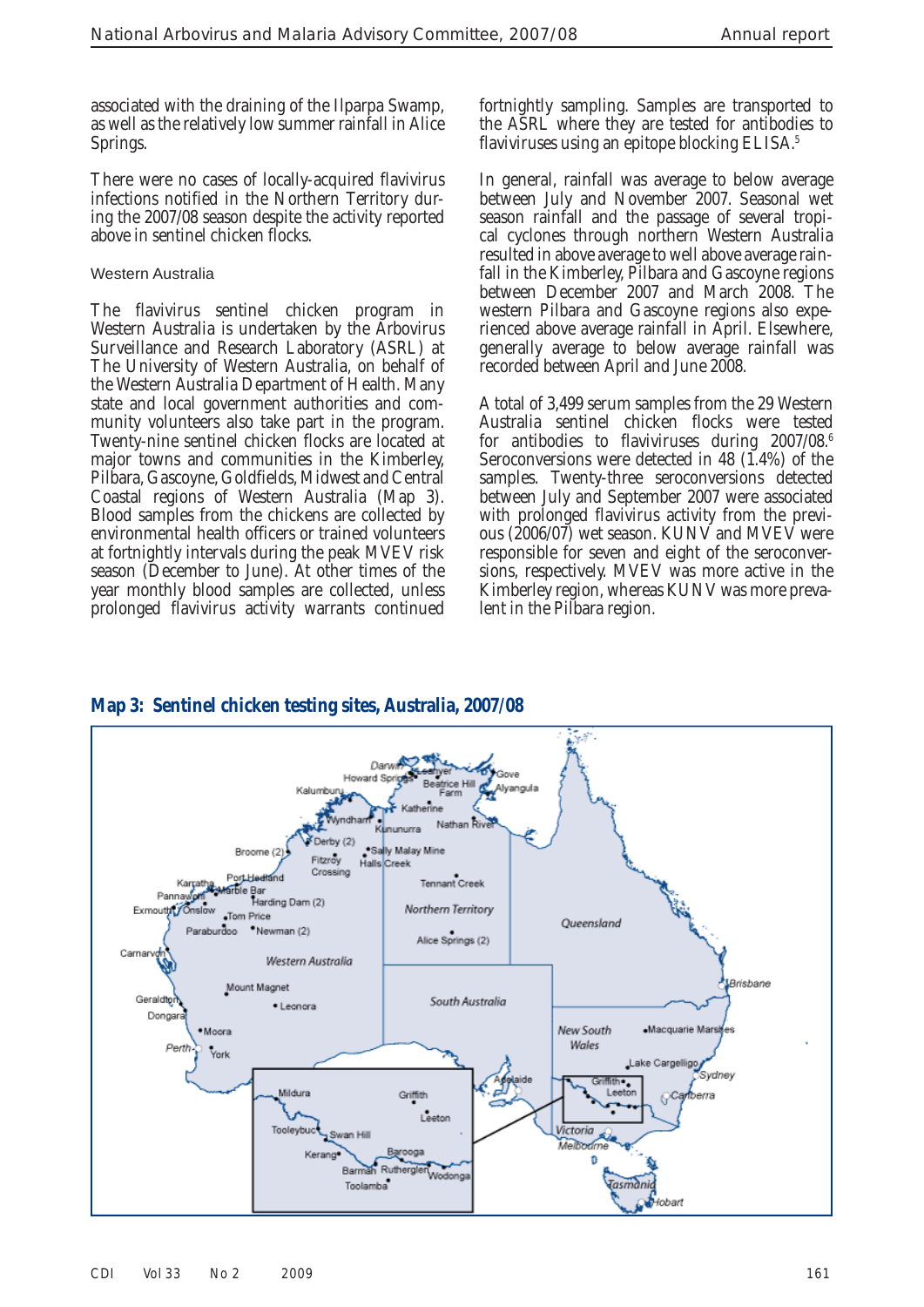Overall, the level of MVEV activity during 2007/08 was lower than the previous year, however the level of MVEV activity in the Pilbara region was higher between January and June 2008 than the corresponding period in the previous year. KUNV activity was lower than the previous year in the Kimberley and Pilbara regions. The first activity associated with the 2007/08 wet season occurred in February 2008 when MVEV was detected at Kununurra in the north-east Kimberley region. MVEV activity was subsequently detected at Wyndham, Fitzroy Crossing, Derby and Broome, and the low-level activity continued through to June. KUNV was detected at Kununurra and Broome in May 2008.

 In total there were 17 seroconversions to MVEV and 2 seroconversions to KUNV in the Kimberley region between January and June 2008. In the Pilbara region, 3 MVEV seroconversions were detected in the Pannawonica sentinel chicken flock in March 2008, and 2 MVEV infections were detected in the Ophthalmia chickens (near Newman) in April. No KUNV activity was detected in the Pilbara sentinel chickens between January and June 2008, and no flavivirus activity was detected south of Newman during 2007/08. This is the 2nd consecutive season of very low MVEV activity and the 4th year since there was a moderately high number of seroconversions to KUNV in Western Australia, in 2003/04.<sup>7</sup> A number of unidentified flavivirus infections were detected at several locations in the Kimberley and Pilbara regions between July and September 2007. These were possibly due to activity of other flaviviruses that were isolated from mosquitoes collected in northern Western Australia in past seasons.

 Media releases were issued by the Western Australia Department of Health on 19 March and 7 April 2008, following the initial detections of MVEV in the Kimberley and Pilbara regions, respectively. A 3rd media release was issued on 29 April 2008 following the death of a resident at Kununurra, in the north-east Kimberley region, after developing MVE. This is the 1st fatal case of MVE in Western Australia since a large outbreak of MVE in 2000. 8

#### New South Wales

 A total of 1,601 samples were received from 7 sentinel chicken flocks in New South Wales over a 6-month period in 2007/08. There were 4 seroconversions to MVEV and four to KUNV.<sup>9</sup>

 There was one human case of MVEV reported from the Macquarie Area Health Service in a 60+ year-old male who developed minor symptoms and made a full recovery. This was the 1st case of MVEV in New South Wales since 1974.<sup>10</sup> The onset date of symptoms was reported as 16 March 2008. The last reported case of KUNV from New South Wales was notified in May 2001. 9

#### Victoria

 Approximately 3,200 samples were received from 10 sentinel chicken flocks in Victoria over a 4-month period in 2007/08. In March 2008, 2 sentinel chickens in Kerang and 5 chickens in Mildura seroconverted to MVEV. By the end of April another 5 chickens from Kerang, 16 chickens from Mildura and one from Barooga were positive for MVEV.<sup>11</sup> These were the 1st detections of the virus in sentinel chickens since the mid-1970s.

 There were no human cases of MVEV reported from Victoria in 2007/08 and none recorded in NNDSS. One human case of KUNV was notified from Victoria in late 2007 in a male tourist who had arrived from Israel with a 5-day history of illness. Further investigations resulted in the reclassification of the diagnosis as West Nile Virus (WNV). This is the first report of a laboratory- confirmed West Nile Virus (New York 99) infection in Australia. Although KUNV is a sub-type of WNV, it does not occur in Israel. The case was almost certainly infected in Israel where WNV is endemic.<sup>12</sup>

## *Japanese encephalitis virus infections*

 The AQIS Northern Australia Quarantine Strategy continues to undertake limited surveillance for transmission of Japanese encephalitis virus (JEV) in the Torres Strait and mainland Australia. A sentinel pig herd at Injinoo airport near Bamaga in Cape York, Queensland has not shown any serological evidence of mainland transmission since early 2004.<sup>13</sup> These animals provide more reliable information than feral or backyard survey samples as they are considered naïve to flaviviruses and can be sampled repeatedly to demonstrate any change in titre.<sup>14</sup> Pigs sampled during a survey of antibodies to JEV in animals in the Torres Strait in 2008 also showed no serological exposure to JEV. AQIS continues to work closely with Queensland Health in relation to the risks of JEV in the region. 13 There were no cases of JEV notified to NNDSS in Australia during 2007/08.

# *Dengue virus infection*

 There were 387 cases of dengue virus infection notified during the season of  $2007/08$ . The annual notification rate for the season was 1.8 per 100,000 population, which was similar to the mean rate of the previous 5 years (Table 1). In Australia, imported cases of dengue virus infection are reported each year with occasional local transmission. Local transmission is restricted to areas of northern Queensland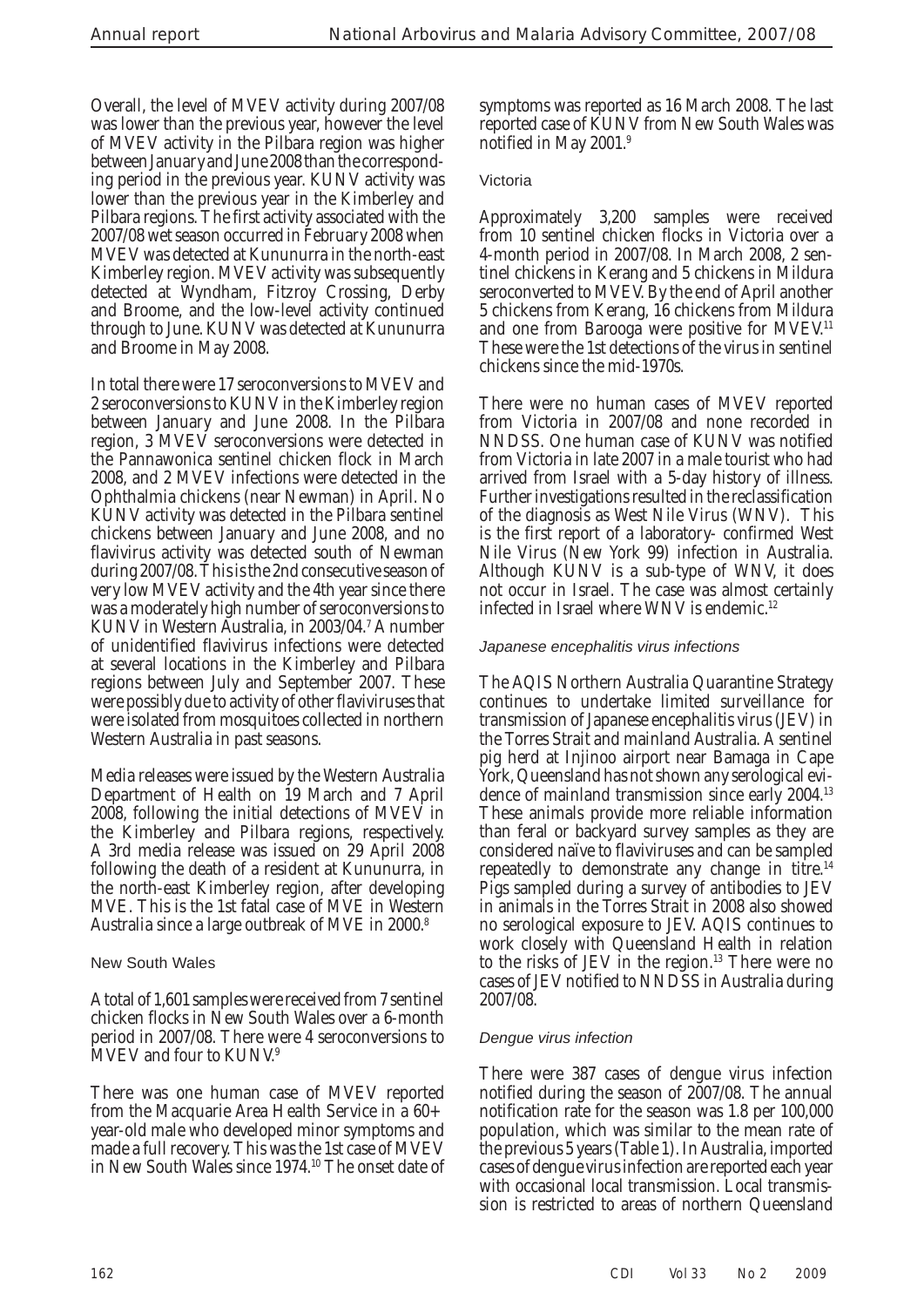where the key mosquito vector, *Ae. aegypti*, is present. In early 2004, 2 deaths were reported in Australia due to dengue virus infection. These were the 1st deaths attributed to dengue in over 100 years.<sup>15</sup> Figure 3 shows the number of notifications reported by jurisdictions.

Locally-acquired dengue virus infection

 Dengue outbreaks in Australia in recent times have been due to importation of the virus by a viraemic tourist or returning resident from a dengue endemic area overseas. Dengue is spread from person to person via the mosquito vector *Aedes aegypti* . Cases of dengue acquired from overseas are of particular importance in north Queensland because of the presence of the *Ae. aegypti* mosquito species that can transmit dengue infection to humans. *Ae. aegypti* is a common mosquito species in north Queensland but dengue is not endemic. A female mosquito can only become infected with dengue after biting an infected human who is viraemic with dengue. It is important to rapidly diagnose the disease in returning residents and tourists to prevent local spread in Queensland. 16 Table 2 shows that 22 cases were locally acquired in north Queensland during the season 2007/08. The Mossman/Port Douglas dengue fever outbreak started in February 2008 and included 22 confirmed cases. The DENV serotype for this outbreak was Type 3 in 19 of the 22 cases.

#### *Overseas-acquired dengue virus infection*

 During the 2007/08 season, there were 365 notifications of dengue virus infection acquired overseas compared with 203 notifications in the previous season (Table 2). On average, there were 164 overseas-acquired dengue cases per annum reported to NNDSS over the 5 seasons from 2002/03 to 2006/07.

 Country of acquisition was available for 250 (68%) cases of overseas-acquired dengue reported to NNDSS (Table 3). Indonesia (including Bali) was reported as the place of acquisition for 104 (28%) cases and involved all 4 dengue serotypes. Cases identified travel to 25 other destinations, which reflect the worldwide distribution of dengue virus infection. Other countries most commonly recorded include Thailand (34), Tonga (18), India (12), Vietnam (11) and Papua New Guinea (9). The infecting DENV serotype was determined for 98 (27%) of the 365 overseas-acquired dengue cases. All 4 serotypes were reported including 35 cases of DENV serotype 1.

 The Western Australian Department of Health investigated 70 cases notified between 1 January 2007 and 1 February 2008. Of these, travel to Indonesia was reported by 41 (59%) cases with 31 people confirming travel to Bali. The public health response included alerting the Western Australian public

 **Figure 3: Number of notified cases of dengue virus infection, local and overseas acquired, Australia, 1 July 2002 to 30 June 2008, by date of diagnosis and state or territory**

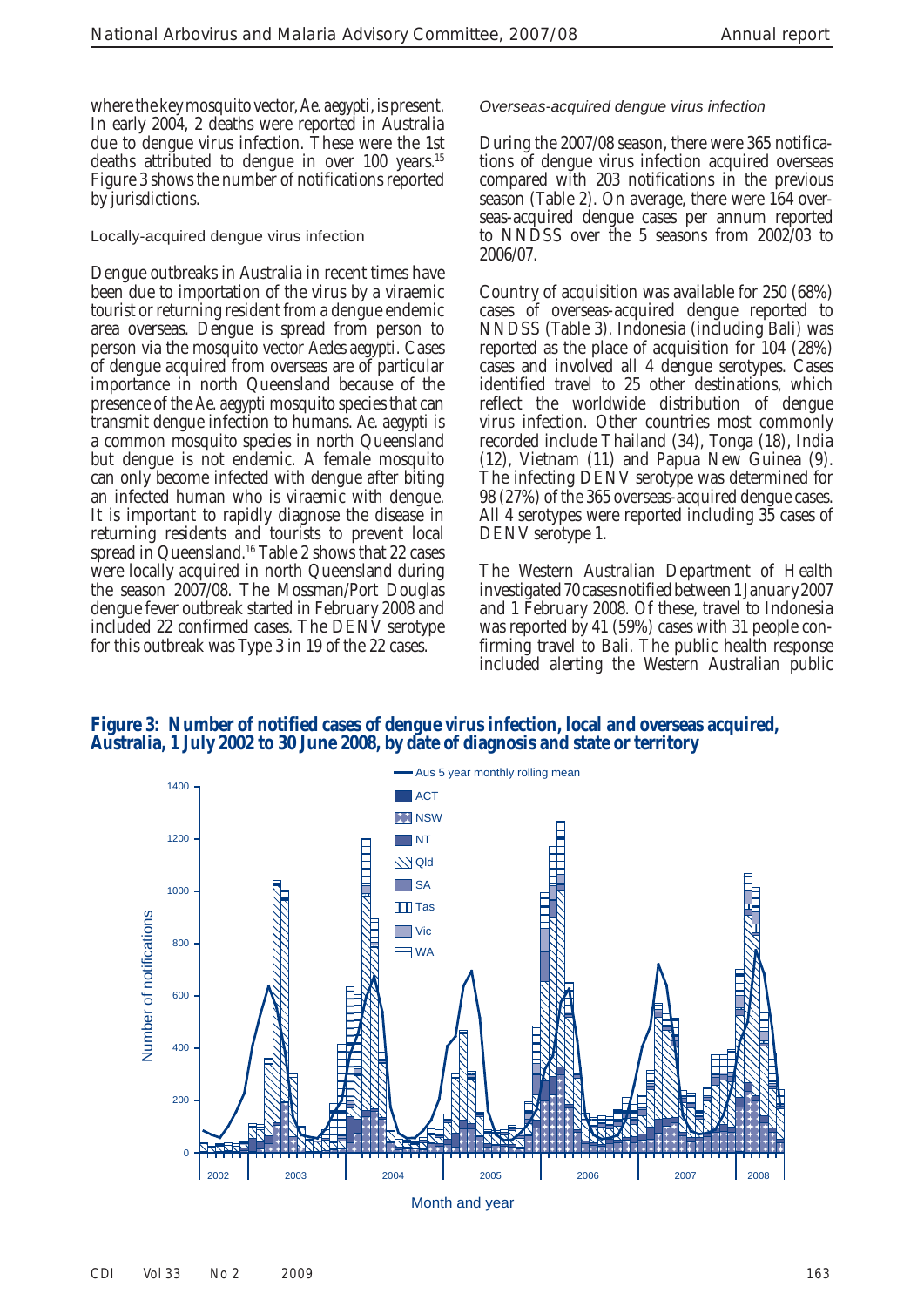## **Table 2: Number of notified cases of dengue virus infection, Australia, 1 July 2002 to 30 June 2008, by date of diagnosis, place of acquisition and state or territory**

| <b>Place of acquisition</b> | <b>Season</b> |                | <b>State or territory</b> |             |       |                |                | <b>Australia</b> |           |       |
|-----------------------------|---------------|----------------|---------------------------|-------------|-------|----------------|----------------|------------------|-----------|-------|
|                             |               | <b>ACT</b>     | <b>NSW</b>                | <b>NT</b>   | Qld   | <b>SA</b>      | <b>Tas</b>     | <b>Vic</b>       | <b>WA</b> |       |
| Locally acquired            | 2002/03       | $\overline{0}$ | $\Omega$                  | $\mathbf 0$ | 472   | $\Omega$       | $\Omega$       | $\mathbf 0$      | $\Omega$  | 472   |
|                             | 2003/04       | $\overline{0}$ | $\Omega$                  | 0           | 418   | $\Omega$       | 0              | 0                | $\Omega$  | 418   |
|                             | 2004/05       | $\overline{0}$ | $\overline{0}$            | 0           | 72    | $\mathbf 0$    | 0              | 0                | $2^*$     | 74    |
|                             | 2005/06       | $\overline{0}$ | $\Omega$                  | 0           | 42    | $\Omega$       | $\overline{0}$ | 0                | $\Omega$  | 42    |
|                             | 2006/07       | $\overline{0}$ | $\Omega$                  | 0           | 46    | $\Omega$       | 0              | 0                | $\Omega$  | 46    |
|                             | 2007/08       | 0              | 0                         | 0           | 22    | 0              | 0              | 0                | 0         | 22    |
| Total                       |               | $\overline{0}$ | $\Omega$                  | $\mathbf 0$ | 1,072 | $\overline{0}$ | 0              | $\mathbf 0$      | 2         | 1,074 |
| Overseas acquired           | 2002/03       | 6              | 82                        | 18          | 71    | 8              | 0              | 12               | 21        | 218   |
|                             | 2003/04       | 8              | 33                        | 23          | 42    | 7              | 2              | 13               | 6         | 134   |
|                             | 2004/05       | 1              | 33                        | 16          | 41    | 3              | $\Omega$       | 8                | 11        | 113   |
|                             | 2005/06       | 7              | 54                        | 16          | 33    | 10             | 0              | 13               | 20        | 153   |
|                             | 2006/07       | 2              | 72                        | 15          | 66    | 12             | $\overline{0}$ | 9                | 27        | 203   |
|                             | 2007/08       | 4              | 104                       | 26          | 83    | 35             | 4              | 14               | 95        | 365   |
| Total                       |               | 28             | 378                       | 114         | 336   | 75             | 6              | 69               | 180       | 1,186 |

\* Cases acquired their infection while visiting Queensland.

# **Table 3: Overseas-acquired dengue notifications, Australia, 1 July 2007 to 30 June 2008, by date of diagnosis, serotype and reported country of acquisition**

| <b>Country of acquisition</b> | <b>Total</b>   | <b>Untyped</b> | Dengue serotype |                |                       |             |                |  |
|-------------------------------|----------------|----------------|-----------------|----------------|-----------------------|-------------|----------------|--|
|                               |                |                | Type 1          | Type 2         | <b>Type 2 &amp; 3</b> | Type 3      | Type 4         |  |
| Country unknown               | 115            | 102            | 5               | $\overline{4}$ | $\boldsymbol{0}$      | 2           | $\overline{2}$ |  |
| Indonesia                     | 104            | 65             | 6               | 7              | $\mathbf 0$           | 8           | 18             |  |
| Thailand                      | 34             | 24             | 6               | 2              | 0                     | 2           | 0              |  |
| Tonga                         | 18             | 16             | 1               | 1              | 0                     | $\Omega$    | $\Omega$       |  |
| India                         | 12             | 6              | 1               | $\mathbf 0$    | 0                     | 5           | $\Omega$       |  |
| Vietnam                       | 11             | $\overline{7}$ | 3               | $\mathbf 0$    | 0                     |             | 0              |  |
| Papua New Guinea              | 9              | $\overline{4}$ | 4               | $\mathbf 0$    | 0                     | 0           | 1              |  |
| Malaysia                      | 9              | 5              | 3               | 1              | 0                     | $\Omega$    | 0              |  |
| Philippines                   | 8              | $\overline{7}$ | 0               | $\mathbf 0$    | 0                     |             | 0              |  |
| French Polynesia              | 5              | 3              | 2               | $\mathbf 0$    | 0                     | $\Omega$    | 0              |  |
| Singapore                     | $\mathbf 5$    | $\overline{2}$ | 1               | $\mathbf 0$    | 1                     | 0           | 1              |  |
| Sri Lanka                     | 5              | $\overline{4}$ | 0               | 1              | 0                     | $\Omega$    | 0              |  |
| Laos                          | 4              | 3              | 1               | $\mathbf 0$    | 0                     | $\Omega$    | 0              |  |
| New Caledonia                 | 3              | 3              | 0               | $\mathbf 0$    | 0                     | 0           | 0              |  |
| Fiji                          | 3              | 3              | 0               | $\mathbf 0$    | 0                     | 0           | 0              |  |
| Cambodia                      | 3              | $\overline{2}$ | 1               | $\mathbf 0$    | 0                     | 0           | 0              |  |
| East Timor                    | 3              | $\overline{2}$ | 0               | $\mathbf 0$    | 0                     | $\Omega$    | 1              |  |
| Bangladesh                    | 3              | $\overline{2}$ | 0               | 1              | 0                     | 0           | 0              |  |
| Solomon Islands               | 2              | $\overline{2}$ | 0               | $\mathbf 0$    | 0                     | $\Omega$    | 0              |  |
| Samoa, American               | $\overline{2}$ | 2              | 0               | $\mathbf 0$    | 0                     | $\Omega$    | 0              |  |
| North Africa                  | $\overline{2}$ | $\mathbf 0$    | 1               | 1              | 0                     | $\Omega$    | 0              |  |
| Kiribati                      | 1              | 0              | 0               | $\Omega$       | 0                     | $\Omega$    |                |  |
| Nauru                         |                | 0              | 0               | $\mathbf 0$    | 0                     | 0           |                |  |
| Cook Islands                  |                | 1              | 0               | 0              | 0                     | 0           | 0              |  |
| China                         | 1              |                | $\mathbf 0$     | $\mathbf 0$    | 0                     | $\mathbf 0$ | 0              |  |
| <b>Brazil</b>                 | 1              | 1              | 0               | $\mathbf 0$    | $\mathbf 0$           | $\mathbf 0$ | 0              |  |
| Total                         | 365            | 267            | 35              | 18             | 1                     | 19          | 25             |  |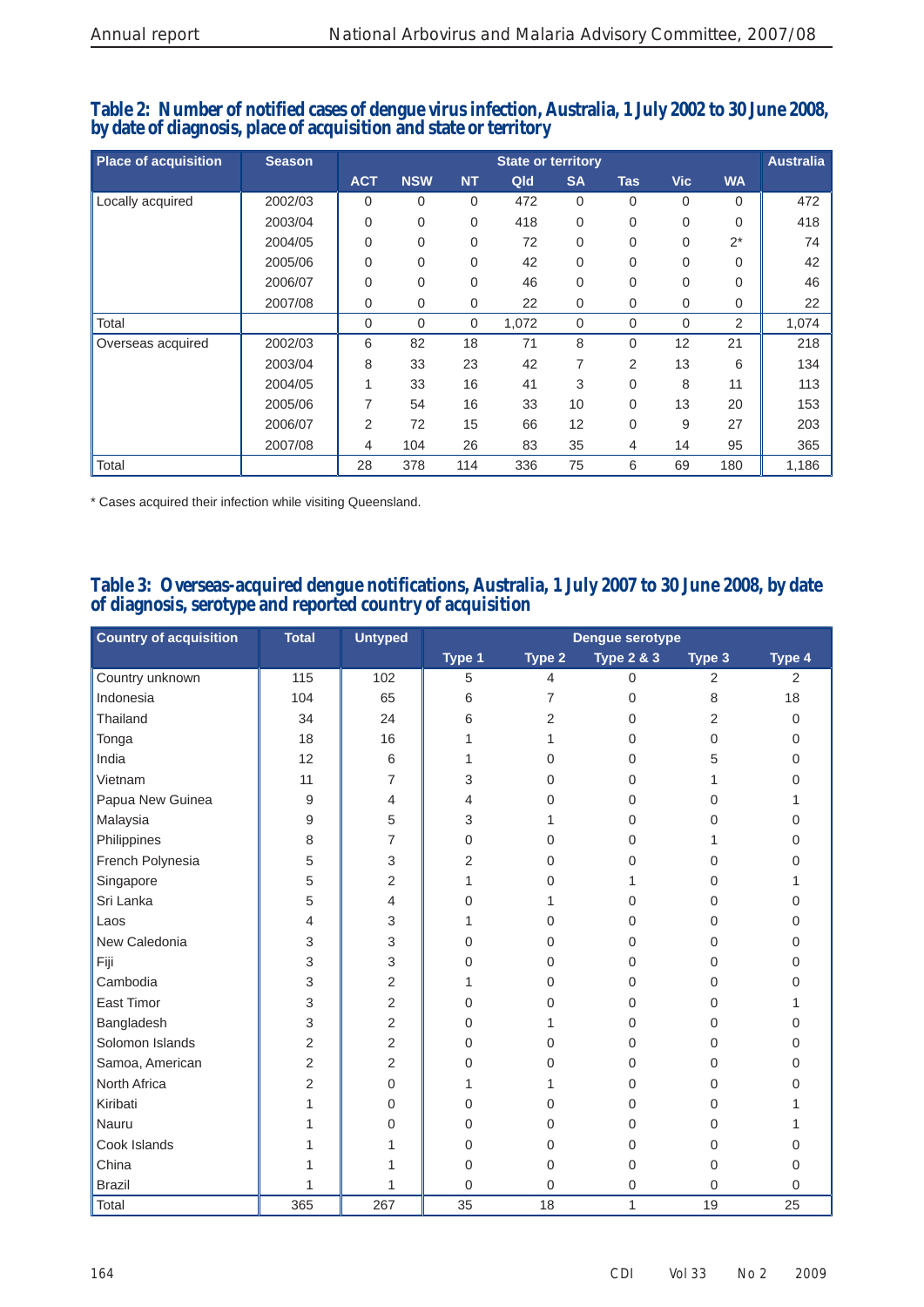via print and radio media, of the need for preventive measures in dengue endemic areas. Western Australian doctors (general practitioners, emergency departments, infectious disease physicians, and travel doctors) and laboratories were alerted via a communicable disease bulletin. 17

#### **Malaria**

 Malaria is a serious acute febrile illness which can be transmitted from person to person through the bite of an infected mosquito. It is caused by a parasite called *Plasmodium* that includes 4 species – *vivax, falciparum, malariae* and *ovale*.<sup>18</sup> There were 505 cases of overseas-acquired malaria notified in Australia during the season 2007/08 and no reports of locally-acquired malaria. The annual notification rate for the 2007/08 season was 2.4 per 100,000 population, which was a decrease when compared with the mean rate of the previous 5 years of 3.2 per 100,000 population (Table 1).

 Figure 4 shows that as in previous years, there was no seasonal trend. The highest number of notifications occurred in October (58) and February (54). The number of notifications per month exceeded the 5-year rolling mean in October and November 2007.

 Notification rates ranged from 1.8 per 100,000 population in Victoria to 10.7 per 100,000 population in the Northern Territory (Figure 5). All jurisdictions reported a decrease in notifications when compared with the previous 5 years other than for Western Australia (3.6 to 3.7 per 100,000 population). Queensland reported 165 notifications compared with a 5 year average of 247 cases. The male to female ratio during 2007/08 was 1:0.5 (68%

#### **Figure 5: Notification rates of malaria infections, 2007/08, compared with the mean of the past 5 financial years, by date of diagnosis and state or territory**



 **Figure 4: Number of notified cases of malaria infection, Australia, 1 July 2002 to 30 June 2008, by date of diagnosis and state or territory**

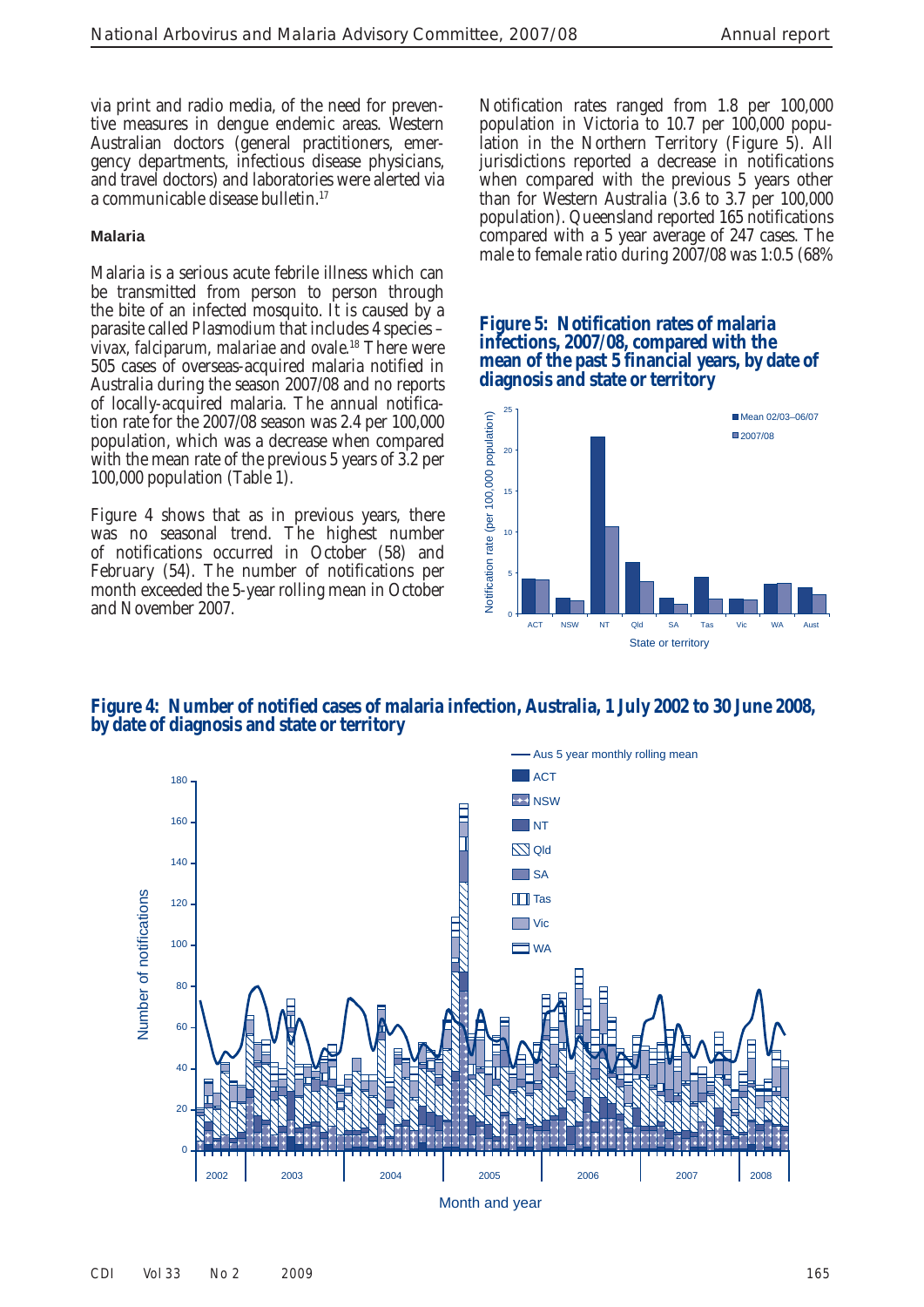of notifications were male, which was consistent with the past 5 years). The highest age specific rate for males was 6.4 per 100,000 population; reported in the 20–24 year age group and the highest rate for females was 3.6 per 100,000 population; reported the in 25–29 year age group.

 The infecting *Plasmodium* species was reported for 98% of malaria notifications in 2007/08 (Table 4). Of these 505 notifications, *P. falciparum* (46%) and *P. vivax* (48%) were the predominant species.

 The country of acquisition was available for 112 (22%) cases of malaria reported to NNDSS (Table 5). Papua New Guinea was reported as the country of acquisition for 80 (28%) cases and included both *falciparum* and *vivax* species. Cases identified travel to 14 other destinations. They included the Solomon Islands (8), Tanzania (5), and Indonesia (4).

#### **Exotic Vector Eradication Program on Groote Eylandt**

 The exotic dengue vector *Ae. aegypti* was first detected on Groote Eylandt, Northern Territory on 20 October 2006. The Australian Government Department of Health and Ageing (DoHA) agreed in March 2007 to assist with funding for a 2 year *Ae. aegypti* eradication project.

 In 2007/08, the *Ae. aegypti* survey and control operations on Groote Eylandt continued to the end of field operations in March 2008. The activities included: adult mosquito control by receptacle and harbourage site spraying, receptacle (breeding site) treatment and larval and adult mosquito surveys. *Ae. aegypti* is a domestic breeder and breeds in water filled receptacles such as tyres, pot plant drip trays, buckets, drums and tins around houses.<sup>16,19</sup> All potential breeding sites were sampled for larvae, which were identified by Northern Territory medical entomology staff.

 Increased surveillance and control activities were similar to those used in a previous eradication program at Tennant Creek<sup>20</sup> with the exception that receptacles were primarily treated with alpha cypermethrin instead of bifenthrin. The Groote Eylandt Mining Company (GEMCO) assisted with the survey and control activities.

 The last interception of *Ae. aegypti* was in the Alyangula residential area, Northern Territory on 4 June 2007. This was the single property found to have *Ae. aegypti* during the 4th round of survey and treatment. The following 3 rounds of survey and treatment and the Targeted Potential Breeding Site Survey this year, along with broad scale surveys and trapping over a wet season, indicated that the *Ae. aegypti* mosquito population had been eradicated.

# **Discussion**

 This report summarises the surveillance of nationally notifiable mosquito-borne disease in Australia for the season 1 July 2007 to 30 June 2008. Of particular concern were overseas-acquired dengue infections and the unusual MVEV activity in surveillance programs in south-east Australia.

 Australia experienced an increased number of overseas-acquired dengue virus infections during the season 1 July 2007 to 30 June 2008. Cases of dengue acquired from overseas are of particular importance in north Queensland because of the presence the *Ae. aegypti* mosquito species that can transmit dengue infection to humans.<sup>21</sup> Much of the rise in overseas-acquired dengue virus infections over the past few years can be attributed to disease activity in the Asia Pacific region. Other possible explanations include increased numbers of Australians travelling to dengue-affected areas or changes to diagnostic methods. Regardless, travellers require a doctors' advice prior to travel, outlining the risk of mosquito-borne disease and the required precautions. The World Health Organization has warned of a spreading threat of dengue outbreaks in the Asia Pacific region and urged for a more compre-

 **Table 4: Overseas-acquired malaria cases, Australia, 1 July 2007 to 30 June 2008, by date of diagnosis, Plasmodium species and state or territory**

| <b>Plasmodium species</b>      | <b>Type</b> | <b>State or territory</b> |            |           |     |           |     |          |           | <b>Aust</b> |
|--------------------------------|-------------|---------------------------|------------|-----------|-----|-----------|-----|----------|-----------|-------------|
|                                | (%)         | <b>ACT</b>                | <b>NSW</b> | <b>NT</b> | Qld | <b>SA</b> | Tas | Vic      | <b>WA</b> |             |
| Plasmodium falciparum          | 46          | 2                         | 39         | 20        | 70  | 12        | 5   | 30       | 53        | 231         |
| Plasmodium vivax               | 48          | 10                        | 64         | 3         | 88  | 5         | 3   | 54       | 17        | 244         |
| Other Plasmodium species       | 3           | $\Omega$                  | 6          | 0         | 5   |           | 0   | 2        |           | 16          |
| Mixed Plasmodium species       |             | $\Omega$                  | 0          | 0         | 0   |           |     | 2        |           | 4           |
| Plasmodium species unspecified | 2           | っ                         | 2          | $\Omega$  | 2   |           | 0   | $\Omega$ | 3         | 10          |
| Total                          |             | 14                        | 111        | 23        | 165 | 18        | 9   | 88       | 77        | 505         |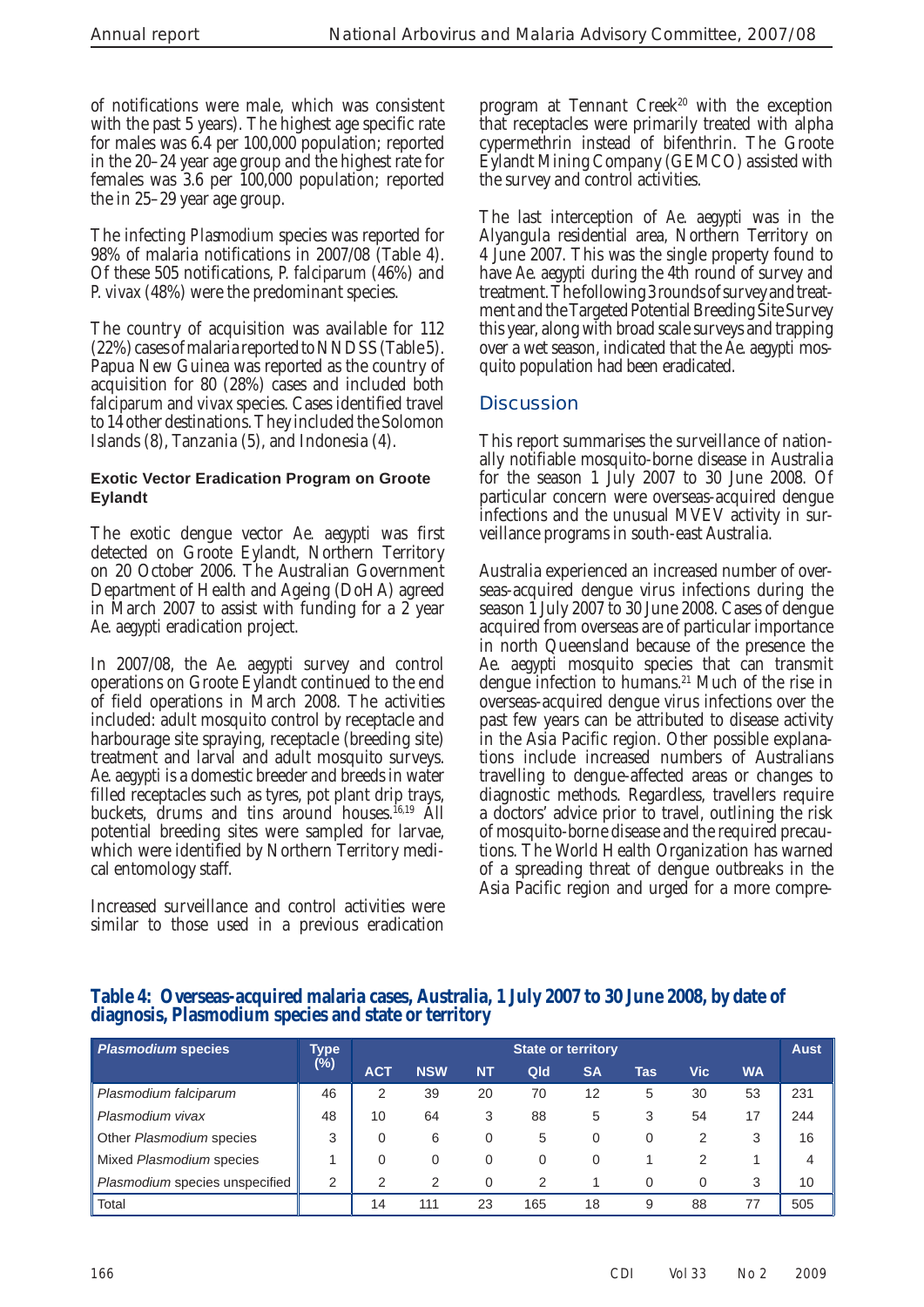| <b>Country of</b> | <b>Total</b> | <b>Plasmodium species</b> |                   |              |                                              |                                              |  |
|-------------------|--------------|---------------------------|-------------------|--------------|----------------------------------------------|----------------------------------------------|--|
| acquisition       |              | <b>Not specified</b>      | <b>Falciparum</b> | <b>Vivax</b> | <b>Other</b><br><b>Plasmodium</b><br>species | <b>Mixed</b><br><b>Plasmodium</b><br>species |  |
| Country unknown   | 393          | 10                        | 185               | 180          | 15                                           | 3                                            |  |
| Papua New Guinea  | 80           | $\Omega$                  | 29                | 50           |                                              |                                              |  |
| Solomon Islands   | 8            | $\Omega$                  | $\Omega$          | 8            |                                              |                                              |  |
| Tanzania          | 5            | ∩                         | 5                 | 0            |                                              |                                              |  |
| Indonesia         | 4            | $\Omega$                  | 2                 | 2            |                                              |                                              |  |
| Kenya             | 3            | $\Omega$                  | 3                 | 0            | U                                            |                                              |  |
| Sudan             | 2            | ∩                         | 2                 |              |                                              |                                              |  |
| Sierra Leone      | 2            | ∩                         |                   |              |                                              |                                              |  |
| Vanuatu           |              | ∩                         |                   |              | n                                            |                                              |  |
| East Timor        |              |                           |                   |              |                                              |                                              |  |
| India             |              | ∩                         |                   |              |                                              |                                              |  |
| Congo             |              | ∩                         |                   |              | n                                            |                                              |  |
| Nigeria           |              | ∩                         |                   |              |                                              |                                              |  |
| Burundi           |              |                           |                   |              |                                              |                                              |  |
| Madagascar        |              | $\Omega$                  |                   |              | 0                                            |                                              |  |
| Uganda            |              | $\Omega$                  |                   | $\Omega$     | $\Omega$                                     | 0                                            |  |
| Total             | 505          | 10                        | 231               | 244          | 16                                           | 4                                            |  |

| Table 5: Overseas-acquired malaria cases, Australia, 1 July 2007 to 30 June 2008, by date of |  |
|----------------------------------------------------------------------------------------------|--|
| diagnosis, country of acquisition and Plasmodium species                                     |  |

hensive approach to mosquito control and disease prevention. The control of dengue and its vectors are important to Australia's health security.<sup>22</sup>

 The successful eradication of *Ae. aegypti* from Groote Eylandt was officially announced on 8 May 2008.<sup>23</sup> A number of factors contributed to the successful eradication. A monitoring program enabled early detection of the exotic mosquito incursion and allowed a very quick field response. Assistance from government staff and volunteers aided the initial field response. Rapid access to funding allowed a quick response for program activation, while waiting for approval of funds from DoHA. The success of the program was due to the selection of appropriate chemicals that were successful in treating mosquito adults, larvae and egg infested receptacles. The program incorporated a thorough and repeated larval search of every possible place, treatment of every possible water receptacle and a good evaluation of potential *Ae. aegypti* presence with the aid of ovitraps, carbon dioxide baited encephalitis vector surveillance traps and larval searching of high risk locations. The assistance given by GEMCO and other enterprises on Groote Eylandt and the residents of the various communities also contributed to the successful eradication of *Ae. aegypti* . Increased monitoring for *Ae. aegypti* at Alyangula residential and Alyangula port/industrial areas, and in other areas of the Northern Territory have been implemented and will continue.

 Whilst MVEV activity is regularly reported in mosquitoes and sentinel chicken flocks in northern Western Australia and the Northern Territory, it is unusual for activity in mosquitoes and sentinel chicken flocks to occur in south-east Australia. During the season, seroconversions in sentinel chickens in Victoria and New South Wales first indicated the presence of MVEV in February 2008. MVEV was also detected in a chicken in South Australia in May and in horses in Victoria. A human case (fully recovered) of MVEV was also reported from Macquarie Marshes in New South Wales in March 2008. NAMAC considered the level of MVEV activity reported in 2007/08 and in particular its wide geographical distribution to be unusual. The virus detections in mosquito and animals in south-east Australia is also perplexing as the recent drought in south-east Australia caused lower than usual numbers of mosquitoes in the region. NAMAC members note that the reason for last year's MVEV activity is not known, which highlights the gap in knowledge about the epidemiology of MVEV in Australia. Given this recent MVEV activity, NAMAC is reviewing the current guidelines for responding to an outbreak of MVE. Issues in the guidelines currently being reviewed include the nature of MVEV disease, surveillance and detection of an outbreak, investigation of an outbreak source, actions for containment of an outbreak, and actions arising from the initial detection of an outbreak.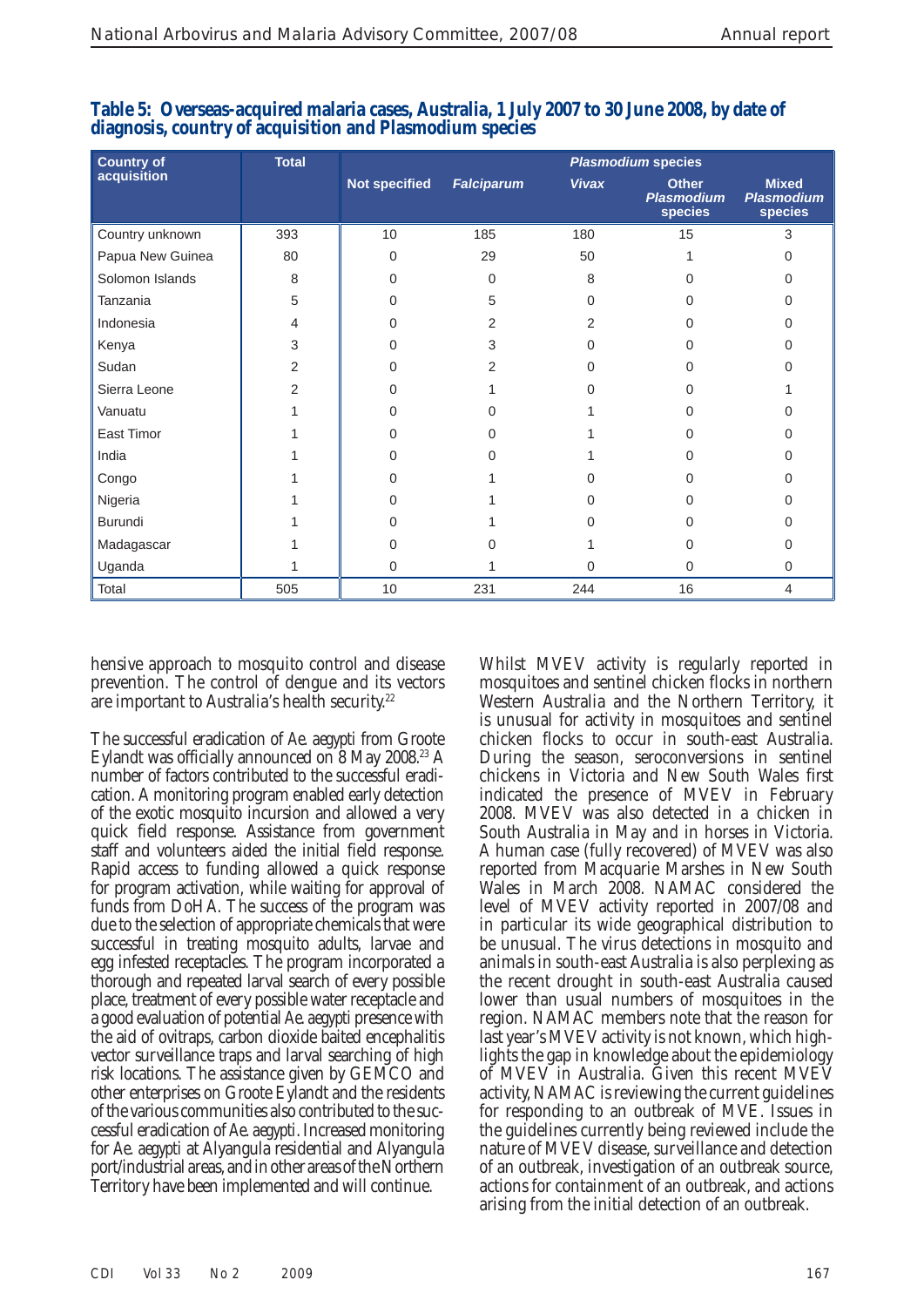The limitations of surveillance data used in this report are referred to in detailed notes on the interpretation of NNDSS, which is available in the  $2006$  annual report.<sup>1</sup> A limitation of the data used in this report relates to the virological testing, which is required to distinguish alphavirus disease from other causes of arthritis. The alphavirus infections notified to NNDSS each season are based on laboratory definitive evidence only and assume a clinically compatible arthritic infection. A case may still be notified when clinical illness may not be consistent with the diagnosis of alphavirus infection. Furthermore, false positive reactions are an issue in the serological diagnosis of some arboviral infections and cross-reacting IgM can occur, particularly with flavivirus infections. Following some infections, particularly alphaviruses and flaviviruses, IgM antibodies can persist for long periods and should be interpreted as presumptive evidence of recent infection. 24 Human surveillance of alphavirus infection enables local authorities to implement public health action and manage local disease outbreaks, but does not necessarily provide a reliable indication of the true incidence of a disease.

 Arboviral and malaria disease surveillance provides information that assists in the assessment of the effect of mosquito-borne disease in Australia. The monitoring of these diseases has many benefits, including identifying the source of infection and risk factors for illness. Ongoing efforts to strengthen the quality of these data will ensure better use by agencies to prevent and control illness.

# **Acknowledgements**

 The National Arbovirus and Malaria Advisory Committee members are (in alphabetical order): Bart Currie, Peter Dagg, Peter Daniels, Jenny Firman, Gerard Fitzsimmons, Julie Hall, Rogan Lee, Mike Lindsay, Conan Liu, John Mackenzie, Rodney Moran, Scott Ritchie, Richard Russell, Christine Selvey, David Smith, James Walker, Peter Whelan, Craig Williams, Jennifer Wall, Susan Barker and Phil Wright (Secretariat).

We would also like to thank:

 Alison Milton, Dougald Knuckey, Jennie Hood and Margaret Curran, Office of Health Protection, Australian Government Department of Health and Ageing;

 State and territory public health communicable disease surveillance managers.

Sentinel reports were provided by:

 Cheryl Johansen and technical staff of the Arbovirus Surveillance and Research Laboratory and the Mosquito-Borne Disease Control Branch, Western Australian Department of Health

 The New South Wales Arbovirus Surveillance and Mosquito Monitoring Program, Institute of Clinical Pathology and Medical Research, University of Sydney and Westmead Hospital

 Peter Whelan, Nina Kurucz, Northern Territory Department of Health and Families, and Lorna Melville, Northern Territory Department of Primary Industry, Fisheries and Mines

# **Author details**

Gerard Fitzsimmons 1 Phil Wright<sup>1</sup> Cheryl Johansen<sup>2</sup> Peter Whelan<sup>3</sup>

- Office of Health Protection, Australian Government Department of Health and Ageing, Canberra, Australian Capital Territory
- 2. Arbovirus Surveillance and Research Laboratory, Discipline of Microbiology and Immunology, The University of Western Australia, Western Australia
- 3. Medical Entomology, Communicable Disease Control, Northern Territory Department of Health and Families, Northern Territory

Corresponding author: Mr Gerard Fitzsimmons, Zoonoses, Foodborne and Emerging Infectious Diseases, Office of Health Protection, Australian Government Department of Health and Ageing, GPO Box 9848, MDP 14, CANBERRA, ACT 2601. Telephone: +61 2 6289 2748. Facsimile: +61 2 6289 2500. Email: Gerard.Fitzsimmons@health.gov.au

#### **References**

- Begg K, Roche P, Owen R, Liu C, Kaczmarek M, Hii A, et al. Australia's notifiable diseases status, 2006: Annual report of the National Notifiable Diseases Surveillance System, 2006. *Commun Dis Intell* 2008;32(2):139–207.
- Russell RC, Dwyer DE. Arboviruses associated with human disease in Australia. *Microbes Infect* 2000;2(14):1693– 1704.
- 3. Parida MM, Santhosh SR, Dash PK, Lakshmana Rao PV. Rapid and real-time assays for detection and quantification of chikungunya virus. *Future Virol* 2008;3(2):179–192.
- 4. Broom AK, Azuolas J, Hueston L, Mackenzie JS, Melville L, Smith DW, et al. Australian encephalitis: Sentinel Chicken Surveillance Programme. *Commun Dis Intell* 2001;25(3):157–160.
- 5. Hall RA, Broom AK, Harnett AC, Howard MJ, Mackenzie JS. Immunodominant epitopes on the NS1 protein of MVE and KUN viruses serve as targets for a blocking ELISA to detect virus-specific antibodies in sentinel animal serum. *J Virol Methods* 1995;51(2–3):201–210.
- 6. Johansen C, Avery V, Power S, Zammit C, Masters L, Frestel S, et al. *The University of Western Australia Arbovirus Surveillance and Research Laboratory Annual Report: 2007–2008.* Discipline of Microbiology and Immunology, The University of Western Australia; 2008.